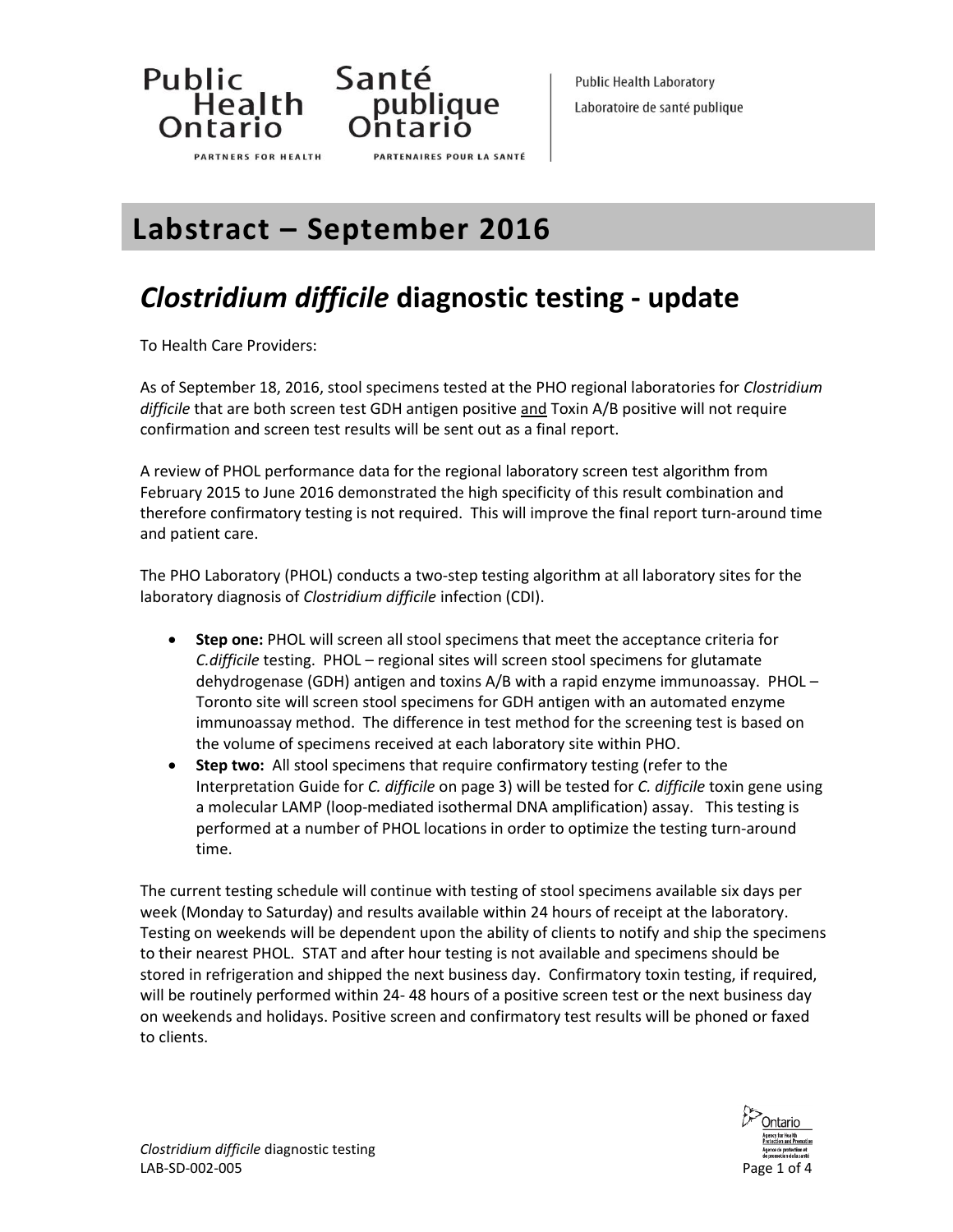### *Clostridium difficile* **diagnostic testing**

### (Continued)

#### **Specimen submission criteria:**

**Only loose or watery stool specimens will be tested. Formed stool specimens and other specimen types as indicated below will be rejected.** Formed stool specimens are the number one rejection reason for *C.difficile* testing at PHOL and can be as high as 50% for some laboratories. The *Stool Consistency Chart with Acceptance Criteria for Clostridium difficile Testing* is available to ensure specimens submitted are not rejected. The English version is included in this Labstract. The [English](https://secure.publichealthontario.ca/en/ServicesAndTools/LaboratoryServices/Documents/Stool_Consistency_Clostridium_difficile_2016_EN.pdf) version is available at [www.publichealthontario.ca/cdiffsampling](https://secure.publichealthontario.ca/en/ServicesAndTools/LaboratoryServices/Documents/Stool_Consistency_Clostridium_difficile_2016_EN.pdf) and [French](http://www.publichealthontario.ca/fr/ServicesAndTools/LaboratoryServices/Documents/Stool_Consistency_Clostridium_difficile_2016_FR.pdf) version is available a[t www.publichealthontario.ca/fr/prelevementcdiff.](http://www.publichealthontario.ca/fr/ServicesAndTools/LaboratoryServices/Documents/Stool_Consistency_Clostridium_difficile_2016_FR.pdf)

| Acceptable:            | Specimens from patients with diarrhea or with evidence of<br>$\bullet$<br>pseudomembranous colitis.<br>Feces should be loose or watery and, if poured, will conform to the<br>$\bullet$<br>shape of the container.                                                                                    |
|------------------------|-------------------------------------------------------------------------------------------------------------------------------------------------------------------------------------------------------------------------------------------------------------------------------------------------------|
| <b>Not Acceptable:</b> | Formed feces specimens<br>$\bullet$<br>Rectal swabs<br>Specimens submitted in transport media or SAF fixative<br>$\bullet$<br>Specimens from children less than 12 months old<br>$\bullet$<br>Insufficient specimen submitted $(10 - 15 \text{ ml of } \text{feces } \text{ requested})$<br>$\bullet$ |

Test of cure for CDI is not recommended. Toxin may persist in stool despite resolution of illness for weeks to months. In the absence of recurrent symptoms, laboratory testing is not helpful in making clinical decisions about patient treatment or precautions.

Refer to the *Clostridium difficile* [Test Information Sheet](http://www.publichealthontario.ca/en/ServicesAndTools/LaboratoryServices/Pages/Clostridium_difficile_toxin_EIA.aspx) at [www.publichealthontario.ca/test\\_directory](http://www.publichealthontario.ca/test_directory) and *[Clostridium difficile](http://www.publichealthontario.ca/en/ServicesAndTools/LaboratoryServices/Pages/Kit%20Instruction%20Sheets/Clostridium-difficile.aspx)* Kit Instructions at [www.publichealthontario.ca/kit\\_instructions](http://www.publichealthontario.ca/en/ServicesAndTools/LaboratoryServices/Pages/supplies.aspx) for the manufacturer's reported sensitivity and specificity and additional submission requirements.

#### **For further information:**

- Contact the PHOL Customer Service Centre at 416-235-6556 or 1-877-604-4567 (toll-free), or by email at [CustomerServiceCentre@oahpp.ca](mailto:CustomerServiceCentre@oahpp.ca)
- For PHOL specimen collection information and previous Labstracts, refer to [www.publichealthontario.ca/labs](http://www.publichealthontario.ca/en/ServicesAndTools/LaboratoryServices/Pages/default.aspx)
- The current version of the PHOL General Test Requisition and other forms are available at [www.publichealthontario.ca/requisitions](http://www.publichealthontario.ca/en/ServicesAndTools/LaboratoryServices/Pages/Requisitions-and-forms.aspx)
- To subscribe to future Labstracts, emai[l labstracts@oahpp.ca](mailto:labstracts@oahpp.ca)
- To register for Autofax and receive laboratory reports by fax directly from our laboratory information system as soon as they are released, contact the PHOL Customer Service Centre.

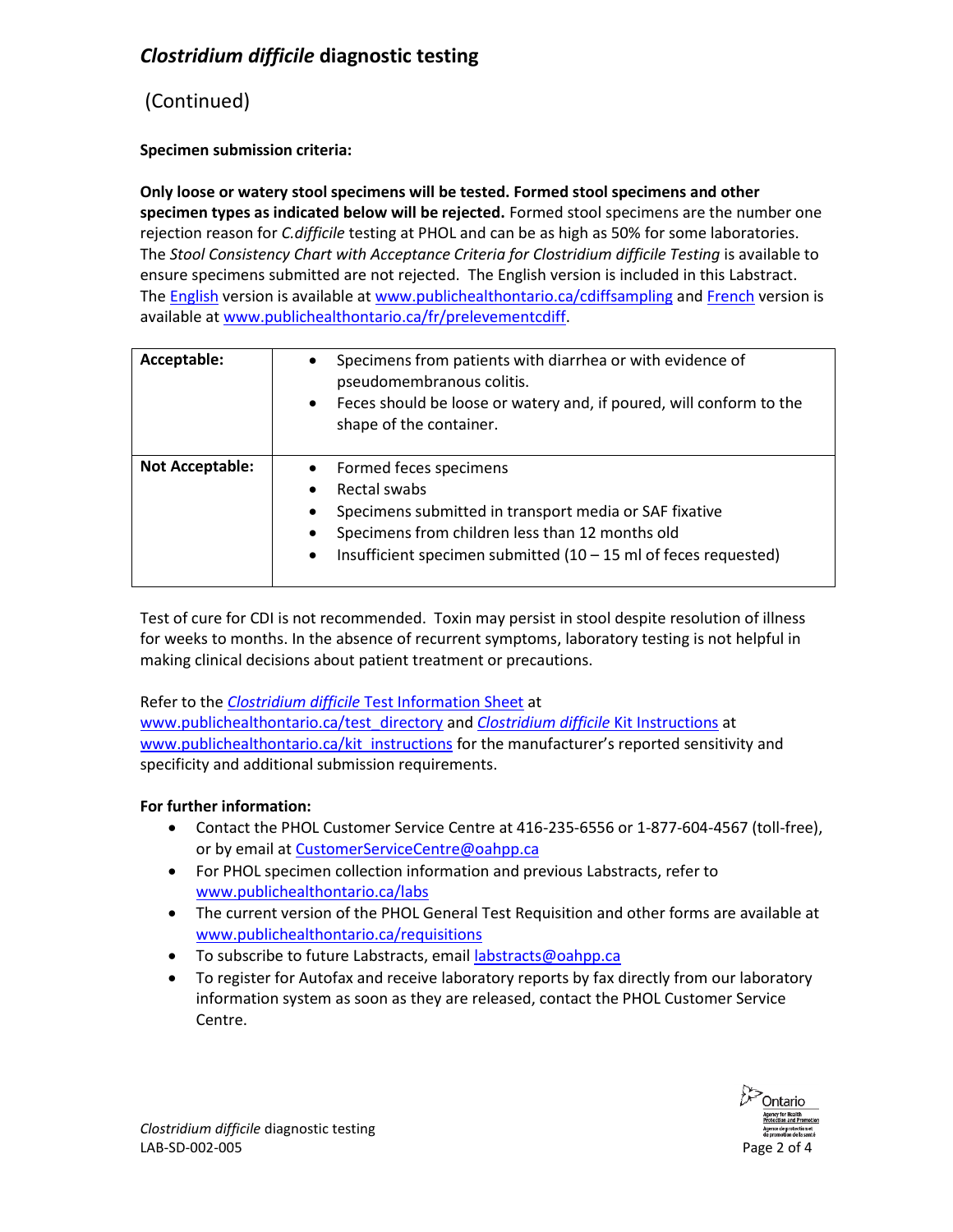## *Clostridium difficile* **diagnostic testing**

## (Continued)

### **Interpretation Guide for** *C. difficile* **Results:**

| <b>Test</b>                                                               | <b>GDH Ag</b>   | Toxin A/B       | Interpretation                                                                                                                                                                   |
|---------------------------------------------------------------------------|-----------------|-----------------|----------------------------------------------------------------------------------------------------------------------------------------------------------------------------------|
| <b>Screen Test</b><br>(PHOL – regional sites)<br>C. difficile GDH Antigen | <b>Detected</b> | <b>Detected</b> | C. difficile GDH antigen and toxin detected<br>Results must be interpreted based on<br>clinical findings and are supportive for the<br>diagnosis of C. difficile infection (CDI) |
| by Rapid Enzyme<br>Immunoassay                                            | Detected        | Not Detected    | Specimen referred for confirmatory testing                                                                                                                                       |
| AND<br>C. difficile Toxins A and B                                        | Not detected    | Detected        | Specimen referred for confirmatory testing                                                                                                                                       |
| by Rapid Enzyme<br>Immunoassay                                            | Invalid         | Invalid         | Specimen referred for confirmatory testing                                                                                                                                       |
|                                                                           | Not detected    | Not detected    | C. difficile GDH antigen and toxin not<br>detected<br>Results are not supportive for the diagnosis<br>of C. difficile infection (CDI)                                            |

| <b>Test</b>                                       | <b>GDH Ag</b>   | Interpretation                                                                                                           |
|---------------------------------------------------|-----------------|--------------------------------------------------------------------------------------------------------------------------|
| <b>Screen Test</b><br>(PHOL - Toronto site)       | <b>Detected</b> | C. difficile GDH antigen detected<br>Specimen referred for confirmatory testing                                          |
| C. difficile GDH Antigen<br>by Enzyme Immunoassay | Not Detected    | C. difficile GDH antigen not detected<br>Results are not supportive for the diagnosis of C.<br>difficile infection (CDI) |
|                                                   | Indeterminate   | Specimen referred for confirmatory testing                                                                               |

| <b>Test</b>                           | <b>Toxin Gene</b> | Interpretation                                                                                                                    |
|---------------------------------------|-------------------|-----------------------------------------------------------------------------------------------------------------------------------|
| <b>Confirmatory Test</b>              |                   | C. difficile toxin gene detected                                                                                                  |
| C. difficile Toxin Gene LAMP<br>Assay | Detected          | Results must be interpreted based on clinical findings<br>and are supportive for the diagnosis of C. difficile<br>infection (CDI) |
|                                       | Not Detected      | C. difficile toxin gene not detected<br>Results are not supportive for the diagnosis of C.<br>difficile infection (CDI)           |
|                                       | Invalid           | C. difficile toxin gene testing is invalid for this<br>specimen. Retesting recommended if clinically<br>indicated.                |